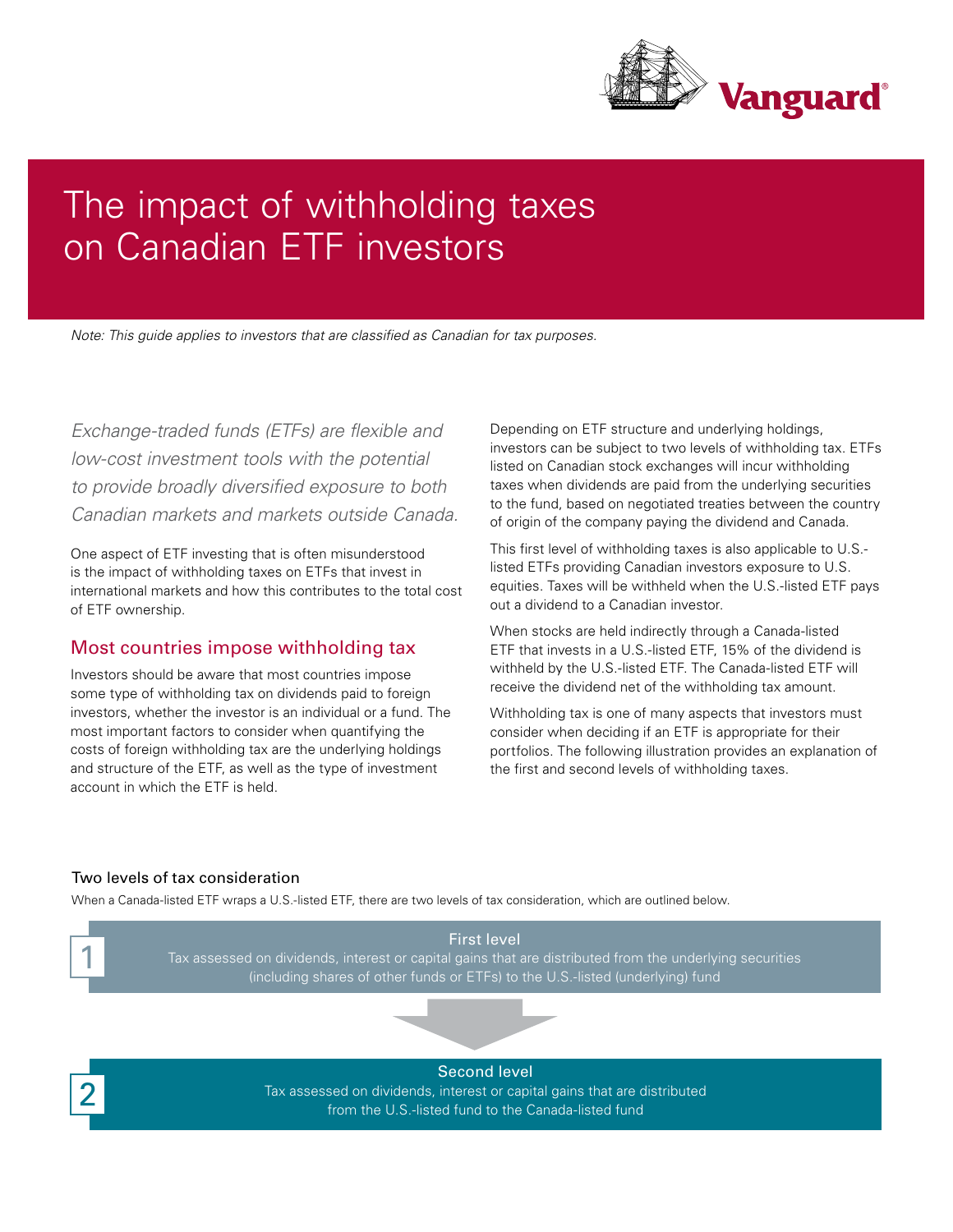Additionally, foreign withholding taxes will be applied differently based on the type of investment account that holds the ETF, including Registered Retirement Savings Plan (RRSP), Tax-Free Savings Account (TFSA), Registered Education Savings Plan (RESP) and taxable accounts. In taxable accounts, investors may be able to recover some of their incurred withholding taxes by using tax credits allotted to them. In RRSP accounts, the use of a U.S.-listed ETF may be beneficial as RRSPs are exempt from certain withholding taxes if the underlying securities are held directly.

The following tables reflect the current tax environment, are for illustrative purposes only and are subject to change. Please consult with a tax advisor for more information.

#### What fixed income investors should know

In general, U.S. bonds do not levy withholding taxes for non-U.S. shareholders. However, bonds issued in countries other than the U.S. may have withholding taxes on interest (and possibly gains)—however, the rates will vary by the bond issuer's country of origin. This would mirror the first level of withholding taxes seen in equity funds.

#### Application of withholding taxes by type of investment account:

| U.S. equities                         |             |     |                  |          |                |          |  |  |  |  |
|---------------------------------------|-------------|-----|------------------|----------|----------------|----------|--|--|--|--|
|                                       | <b>RRSP</b> |     | <b>TFSA/RESP</b> |          | <b>Taxable</b> |          |  |  |  |  |
| Product structure                     | L1          | ר ו | Ľ1               | L2       | L1.            |          |  |  |  |  |
| U.S.-listed ETF (direct)              | ×           | ×   |                  |          |                | $\times$ |  |  |  |  |
| Canada-listed ETF (direct)            |             | ×   |                  | ×        | 士              | $\times$ |  |  |  |  |
| Canada-listed ETF via U.S.-listed ETF |             | ×   |                  | $\times$ |                | ×        |  |  |  |  |

### International equities

|                                       | <b>RRSP</b> |  | <b>TFSA/RESP</b> |    | Taxable |          |
|---------------------------------------|-------------|--|------------------|----|---------|----------|
| <b>Product structure</b>              |             |  |                  | ່າ |         |          |
| U.S.-listed ETF (direct)              |             |  |                  |    |         |          |
| Canada-listed ETF (direct)            |             |  |                  |    |         | $\times$ |
| Canada-listed ETF via U.S.-listed ETF |             |  |                  |    |         |          |

√ Withholding taxes will apply

× Withholding taxes will not apply

± Withholding taxes will apply but can be creditable

L1 First level of withholding

L2 Second level of withholding